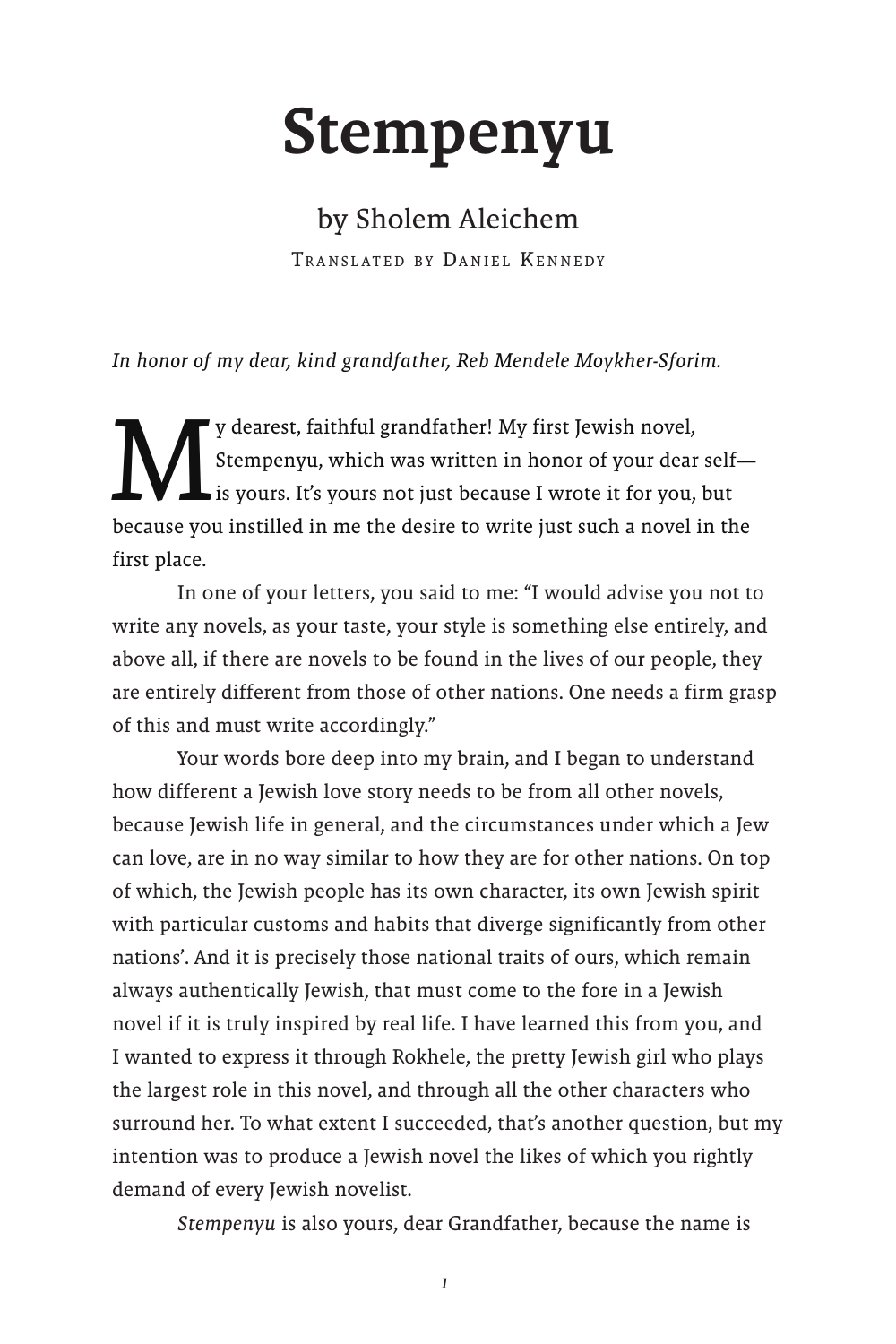yours and the idea was yours: while reading one of your recent works, I came across Stempenyu in passing, selling his love potion in little bottles to all the servants and maids . . . That was enough to stir memories of all the wonderful stories about Stempenyu I'd heard as a schoolboy. My imagination supplied the rest, spurring me on to write this novel.

In many places, in Lithuania for example, they have perhaps never heard of Stempenyu, and the very name may seem to them outlandish, but he is well known around here and all over the Glupsk region: from Mazepevke to Yehupets, not to mention in your villages of Gnilopyatsk, Tsviatshits, and Tuneyadevke—there every child knows who Stempenyu was, where he came from, and what his origins were. $\frac{1}{2}$ 

But Stempenyu himself is not the most important thing. My intention with this novel was to create three characters, or protagonists, as they call them: the Jewish artist, Stempenyu, with his fiddle; the honest Jewish girl, Rokhele; and the Jewish wife, Freydl, with her enterprising spirit and her preoccupation with pennies—each with his or her own little world. Stempenyu, Rokhele, and Freydl: these are my illustrious heroes who take center stage, while all the others are but minor characters, who appear now and then but are mostly kept on the sidelines. Therefore I have only sketched them with a handful of words each, conserving all of my energy for the three heroes.

I believe that Jewish musicians, that is to say our klezmorim, represent a world unto themselves, and it would be worthwhile delving deeper into their lives than I have done in this present novel. But one would need your eye for that, dear Grandfather, your pen and your zeal.

Oh, where does one get such zeal, such deliberation? Where does one get such patience?

"Over a work"—you told me in another letter—"over a work, dear Grandson, one needs to sweat, one needs to labor, carving out each word individually; mark my words, you must keep carving, keep carving!"

Carving! That is precisely the problem with the youth of today: we never have any time, and we rush the entire work in one single breath, standing, as the saying goes, on one foot without stopping to ponder each thought, each separate word, without working on it and filing it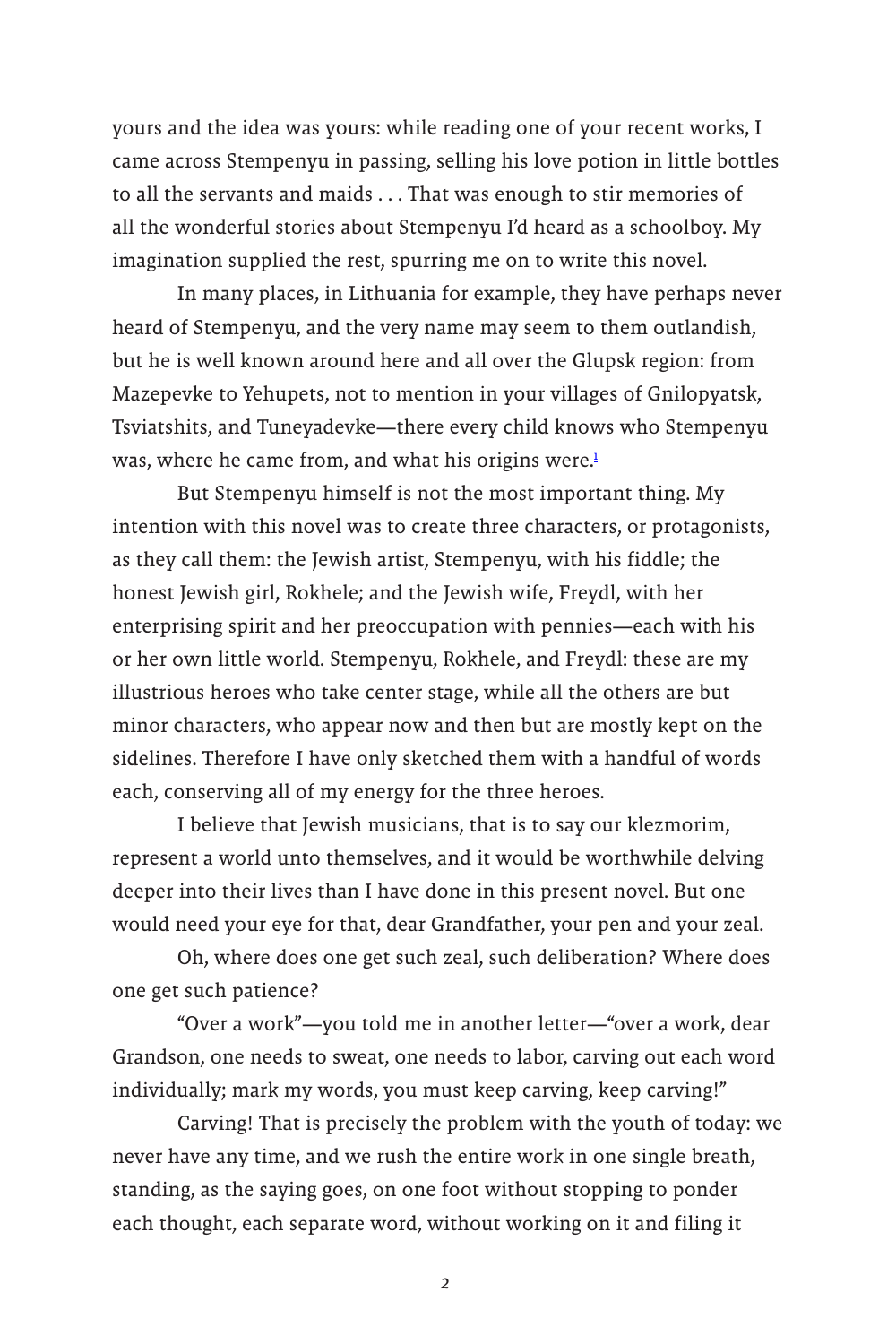down, as you do. I know, dear Grandfather, I feel how necessary it was to rinse *Stempenyu* down numerous times. Of course, it wouldn't have been the same if you had written *Stempenyu*: in your hands he would have turned out quite differently. If you'd written it, dearest Grandfather, there would have been a story within the story, a subplot within a subplot.

You said in another letter, "I love when a canvas contains more than a pretty face—when it has life, ideas, and intelligence, like a living person. Besides florid language, a story should also have something to say."

You alone have uncovered the secret of creating images that contain two forms, a right side and a left, an upper part and a lower, so that out in the open there should also lie some hidden, inner core—it's for this reason, dear Grandfather, that you alone are the only true artist in our literature. Who could hope to compare himself to you? We, the youth, thank God whenever we manage to carry the story itself to term, without complications or deformities, and with all the necessary limbs of a literary creature.

Accept this gift, kindhearted Grandfather: my first Jewish novel, and may it be God's will that my *Stempenyu* should find favor in your eyes, and that you should take as much pride as you could wish for in your devoted grandson.

> The author Kiev, 1886

## I. Stempenyu's Lineage

**T** tempenyu was a nickname of sorts he'd inherited from his father. His old man, God rest him, was a klezmer known as Berl Bass or Berl Stempener, after the village of Stempeni, not far from Mazepevke. He played the double bass and was also a decent *badkhn*, with a gift for rhymes. He was an inveterate swindler, who disguised himself as a beggar at every wedding. He would roll his eyes, could dance like a bear or imitate a woman in childbirth, screaming: "Granny, I swear on a pair of tefillin that it'll never happen again!" He was known to unexpectedly flood a house so that the men would be forced to roll up their trousers and the women would lift their skirts, or to play a hoax on the mother of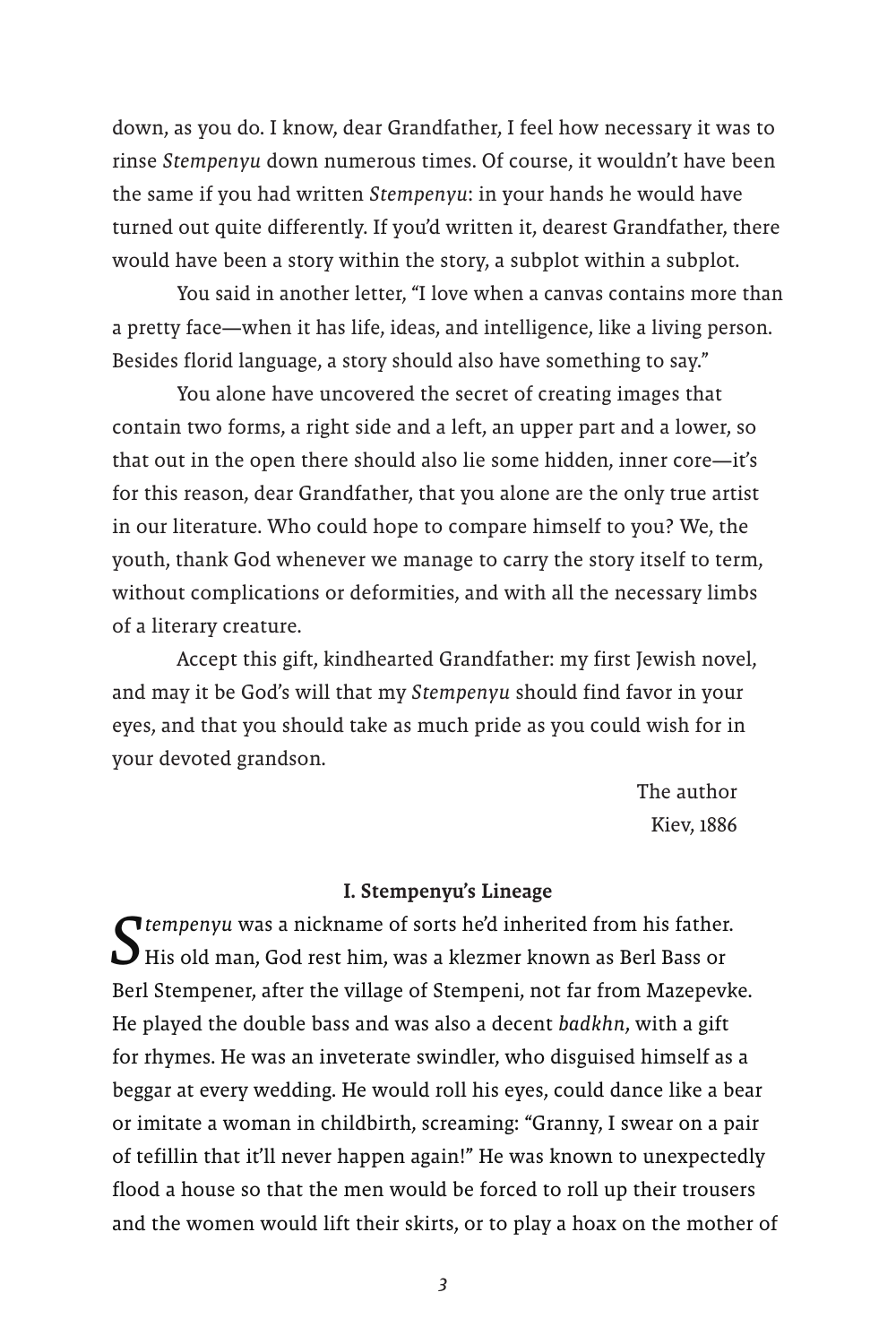the bride, and all manner of other such pranks and japes.

Klezmer music had been in Stempenyu's family going back several generations. Berl Bass or Berl Stempener, as we already know, played the bass; his father, Reb Shmulik Trumpet, played the trumpet; his grandfather, Reb Fayvush Cymbaler, played the cymbalon, and his great-grandfather, Reb Ephraim Violin, well . . . In short, Stempenyu was the result of ten generations of klezmorim—and he was not in the least ashamed of it, as the simple laborer is sometimes ashamed of his lot. And was it any wonder? His name rang out in Mazepevke, as it did all over the world. It was no small thing to utter the name—Stempenyu!

Jews considered it a great privilege to hear Nisi Belzer sing, Gadik the Badkhn recite, and Stempenyu perform. You can be sure that Stempenyu was no simple musician; he wasn't just anybody, and no doubt it was with good reason that he had earned his reputation. We Jews are fond of listening to music and have a good grasp of melody even our enemies would be the first to admit that—and yet on the other hand, we don't often get the opportunity to hear it. What do we have to celebrate, after all, for us to suddenly break into song and dance? Say what you will, though, we are still connoisseurs, experts in both singing and playing music, and in all manner of other things to boot. When a cantor comes to town we rush out to buy tickets, and what would a wedding be without klezmorim? And for that feeling when the time comes to drink the golden broth, and the band plays a song, usually not a happy one (the happy one comes later)—for that we'd give up a whole sackful of borscht. The audience sits in rapt awe while the band plays a sad song, a dirgeful *morlane*. The fiddle weeps, sinking to the lower strings, and the other musicians follow, in mournful accord. The audience grows melancholic, feeling preoccupied, quite pleasantly so, but preoccupied nonetheless. They are plunged deep in thought, eyes downcast, rubbing their fingers on their plates or absentmindedly rolling little crumbs of fresh challah in their hands, buried in their own sad thoughts, as no doubt everyone has worries—a Jew does not need to go looking for trouble. And the gloomy music mingles with the sad thoughts, and the sighing *tyokh-tyokh-tyokh* of the fiddle calls out to,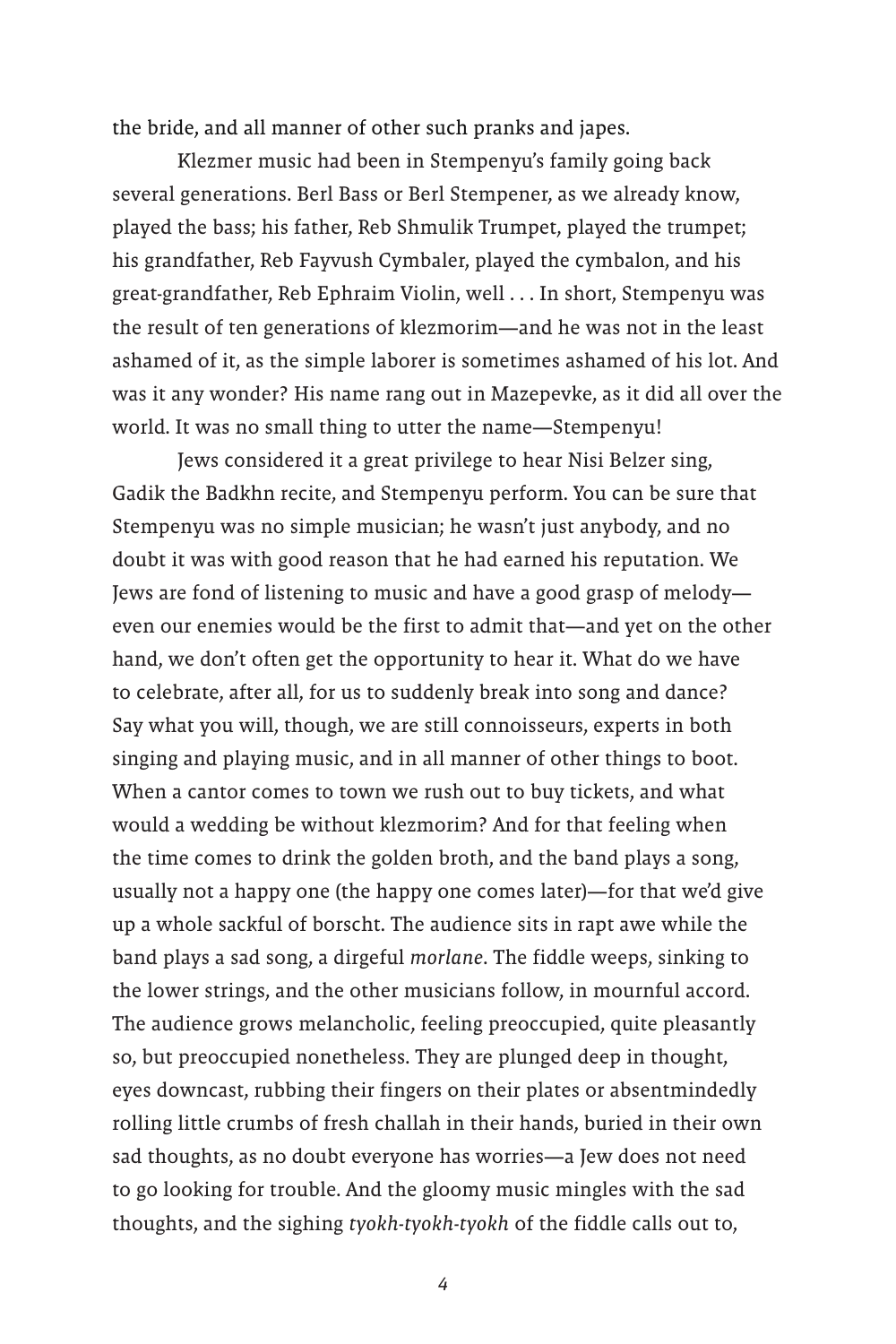touches and finds an echo in the heart of each wedding guest. The heart itself, and particularly the Jewish heart, is a violin: you pluck the strings, teasing out various generally sad and gloomy songs . . . you just need to have a real musician on hand, a skilled klezmer, like Stempenyu was.

And oh, was Stempenyu skilled! He would grab his fiddle and with one pass of his bow—just one, mind you—the fiddle would begin to speak. What do I mean by "speak"? I mean literally, with words, with a tongue like, excuse the comparison, a living human being. Talking, arguing, singing mournfully in the Jewish fashion with such a wild cry from deep inside, from the very soul. Stempenyu would throw his head back to one side, his long, black locks of hair strewn over his broad shoulders. He would raise his dark, burning eyes, and that handsome, radiant face of his would suddenly grow deathly pale; another minute and—Stempenyu was no longer! You'd see nothing but a hand darting back and forth and hear various sounds. All manner of song flowed and all such sad, melancholy tones that they would touch you to the quick, tugging at the soul and causing untold damage to your health. The audience members were sapped of all energy, their limbs hanging limply. Jews sighed, moaned, and cried as their hearts filled up with emotion and their eyes welled up with tears. And Stempenyu? What about him? There's no point in asking where he was in the world; he did his thing: *tyokh-tyokh-tyokh!* and that's it! And once he'd finished playing, he would fling the fiddle to the ground and grab his chest, his eyes burning like a pair of havdalah candles, his handsome face as radiant as could be. The audience would rouse as though from a sweetly melancholic slumber and begin to express their enthusiasm with one voice. There would be a chorus of gasps as they applauded, chirped, and marveled, unable to praise him highly enough.

"Stempenyu! Oh, Stempenyu!"

And the women? What is there to say about the women? It's doubtful if as many tears are shed on Yom Kippur as would be shed during one of Stempenyu's performances. Even the destruction of the Temple itself does not warrant the amount of weeping the women indulged in while Stempenyu played.